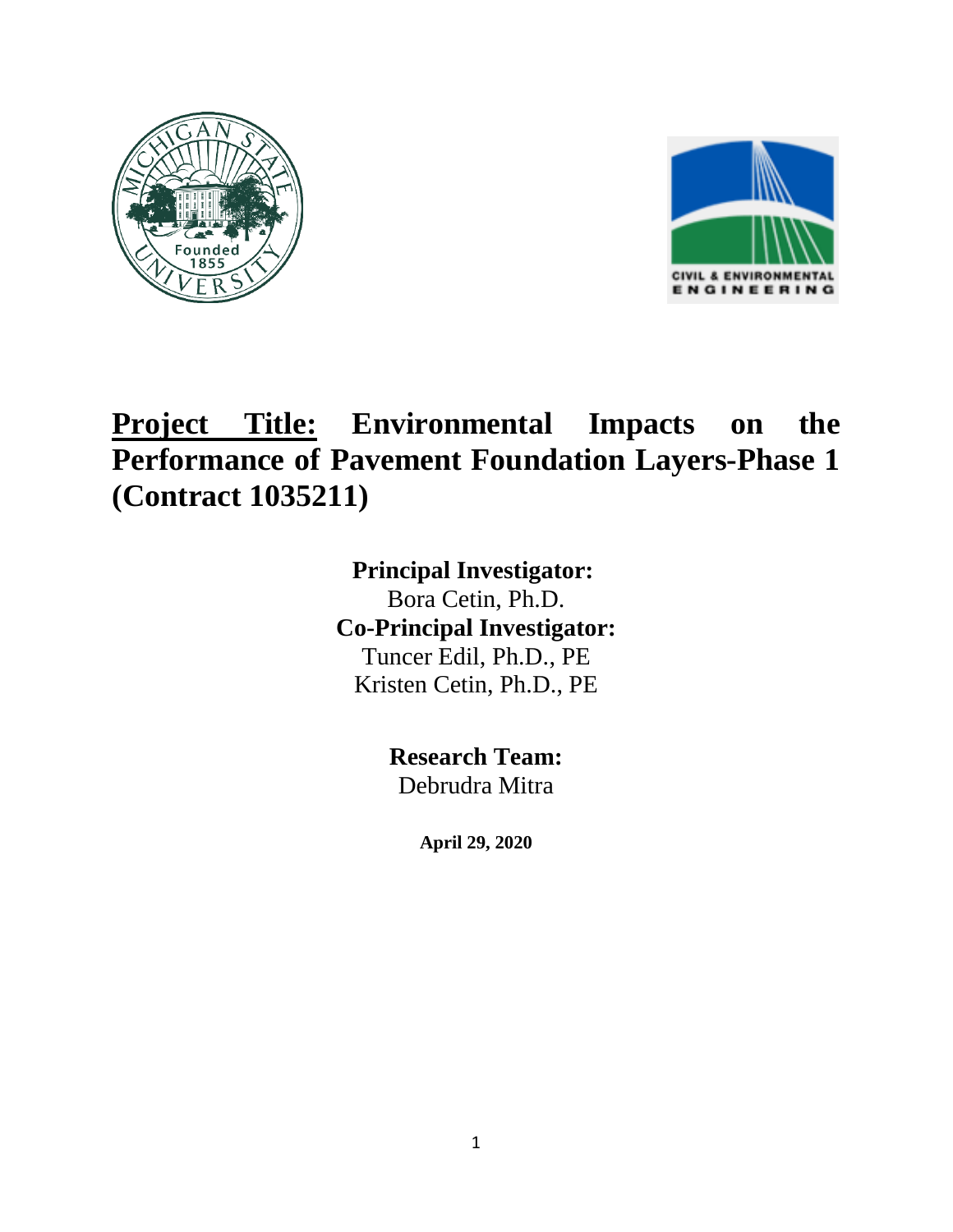## **SUMMARY REPORT for Q1 for 2020**

The two main areas of effort completed over this reporting period including completion of a literature review of modeling methods used to evaluate soil performance characteristics, and second, additional progress towards the development and validation of models to predict freeze-thaw performance. We summarize our progress below.

Literature review: We have conducted a literature review of recent research in this area. In recent years there have been several studies on related topics. These are focused on predicting soil temperatures at different depths, at different times of the year; most focus on predicting the average monthly surface temperatures. None of the papers focus on the prediction of daily or hourly temperature fluctuation and/or freeze-thaw behavior. Among the current related studies published, linear and multiple regression and the neural networks are the most commonly applied models for this type of study. Building on our understand of these recent research efforts, we have concluded that the results of these studies and the methods used can be helpful in informing our modeling efforts herein.

Model development: Based on the findings from the literature review, we continue to work on the development of a model to predict soil temperatures at different depth, at sub-hourly timesteps and, ultimately, to evaluate the number of freeze-thaw cycles at each of these depths.

In our recent modeling efforts, the temperature at different soil depths is studied individually, rather than as a function of the temperature and/or conditions at other soil depths. Currently we are considering a range of inputs as predictor variables, including air temperature (TA), wind speed (WS), relative humidity (RH) and precipitation (Rain), day of the year' (DY), hour of the year (HY) and timestep of day (TD). For 'day of year', this represents a value between 1 to 365, 'hour of year' varies from 1 to 8760 which represents the hour of year. To predict the soil temperature at 15 minute level increments, the 'timestep of day' variable is considered, where it represents the particular timestep of a given day. This variable can be used to predict the daily variation in soil surface temperature. After evaluating the correlation coefficients of the variables, forward stepwise regression was used to identify the most significant variables to predict the temperatures at different depth of soil. The result of the stepwise regression is shown in Table 1.

| Soil temperature | Depth $(in)$ | Selected variables       |
|------------------|--------------|--------------------------|
| T1               | 2.8          | TA, RH, WS, TD, DY, Rain |
| T <sub>2</sub>   | 3.8          | TA, RH, WS, TD, DY, Rain |
| T <sub>3</sub>   | 9.3          | TA, WS, RH, TD           |
| T <sub>4</sub>   | 14.8         | TA, RH, WS, TD, DY, Rain |
| T <sub>5</sub>   | 15.8         | TA, RH, WS, TD, DY, Rain |
| T <sub>6</sub>   | 18.3         | TA, RH, WS, TD, DY, Rain |
| T <sub>7</sub>   | 19.3         | TA, RH, WS, TD, HY, Rain |
| T <sub>8</sub>   | 23.8         | TA, RH, WS, TD, DY, Rain |
| T <sub>10</sub>  | 47.8         | TA, RH, WS, TD, DY, Rain |
| T12              | 71.8         | TA, RH, WS, TD, DY, Rain |

**Table 1:** Parameter selection from forward stepwise regression

As the Table shows, the parameters of importance are consistent for all the temperatures are generally consistent, with a few exceptions. As such, to use a uniform data input for all depths, air temperature, relative humidity, wind speed, precipitation, day of year and timestep of day are selected as the parameters based on the result obtained from the stepwise regression. Linear and non-linear regression are then used to predict the soil temperatures. A maximum power of 2, 3 and 4 for each of the variables, with interactions terms included, are used for nonlinear regression. As the thermal radiation is proportional to fourth power of temperature, a maximum of the fourth power polynomial is selected for this study. The data for the year